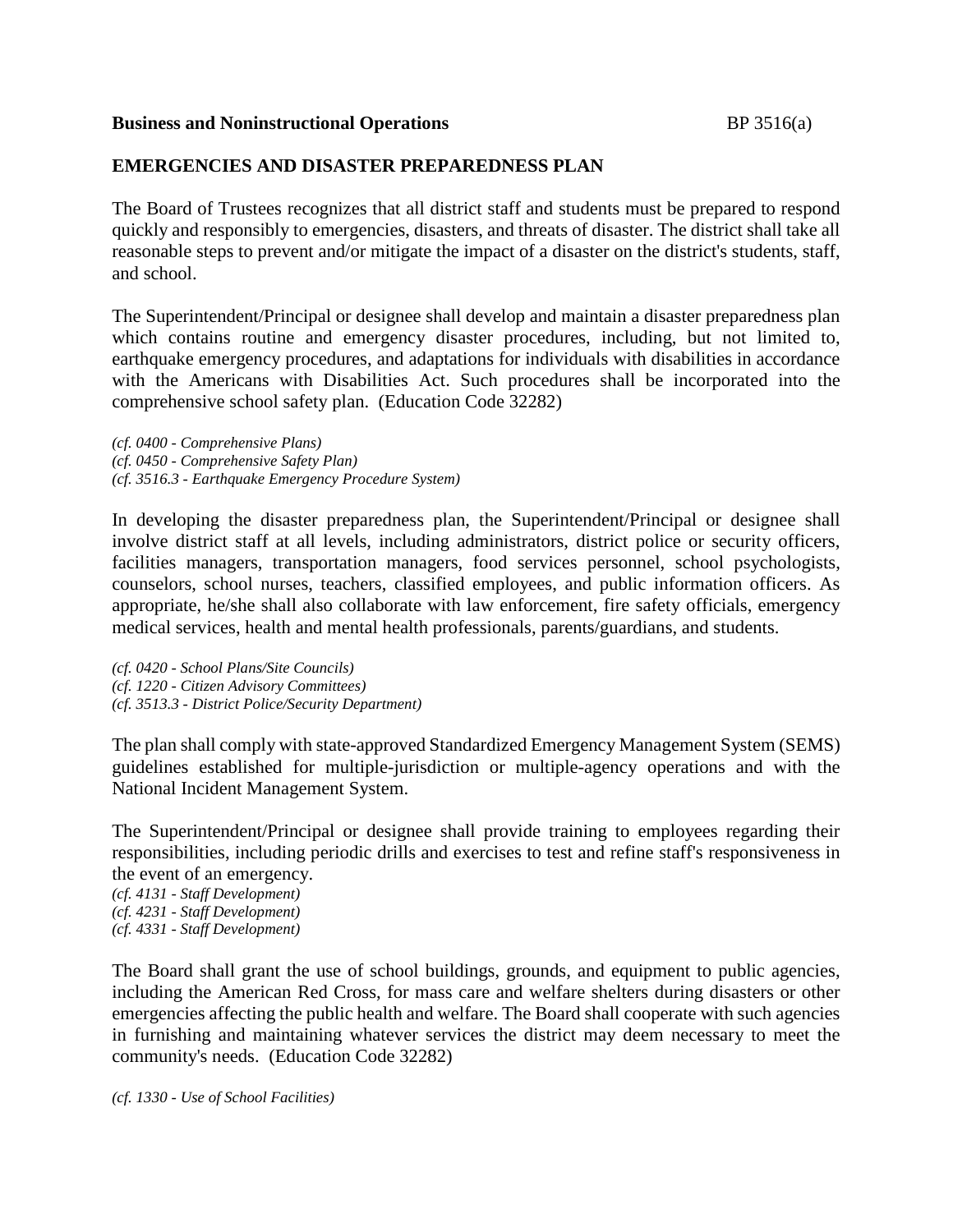#### BP 3516(b)

### **EMERGENCIES AND DISASTER PREPAREDNESS PLAN** (continued)

District employees are considered disaster service workers and are subject to disaster service activities assigned to them. (Government Code 3100)

*(cf. 4112.3/4212.3/4312.3 - Oath or Affirmation) (cf. 4119.3/4219.3/4319.3 - Duties of Personnel)*

*Legal Reference:*

*EDUCATION CODE 32001 Fire alarms and drills 32040 Duty to equip school with first aid kit 32280-32289 School safety plans 32290 Safety devices 39834 Operating overloaded bus 46390-46392 Emergency average daily attendance in case of disaster 49505 Natural disaster; meals for homeless students; reimbursement CIVIL CODE 1714.5 Release from liability for disaster service workers and shelters GOVERNMENT CODE 3100-3109 Public employees as disaster service workers; oath or affirmation 8607 Standardized emergency management system CALIFORNIA CONSTITUTION Article 20, Section 3 Oath or affirmation CODE OF REGULATIONS, TITLE 5 550 Fire drills 560 Civil defense and disaster preparedness plans CODE OF REGULATIONS, TITLE 19 2400-2450 Standardized emergency management system UNITED STATES CODE, TITLE 42 12101-12213 Americans with Disabilities Act*

*Management Resources:*

*CALIFORNIA DEPARTMENT OF EDUCATION PUBLICATIONS Crisis Response Box, 2000 CALIFORNIA GOVERNOR'S OFFICE OF EMERGENCY SERVICES PUBLICATIONS Active Shooter Awareness Guidance, February 2018 State of California Emergency Plan, 2017 School Emergency Response: Using SEMS at Districts and Sites, June 1998 FEDERAL EMERGENCY MANAGEMENT AGENCY PUBLICATIONS National Incident Management System, 3rd ed., October 2017 U.S. DEPARTMENT OF EDUCATION PUBLICATIONS Guide for Developing High-Quality School Emergency Operations Plans, 2013*

*Management Resources continued: (see next page)*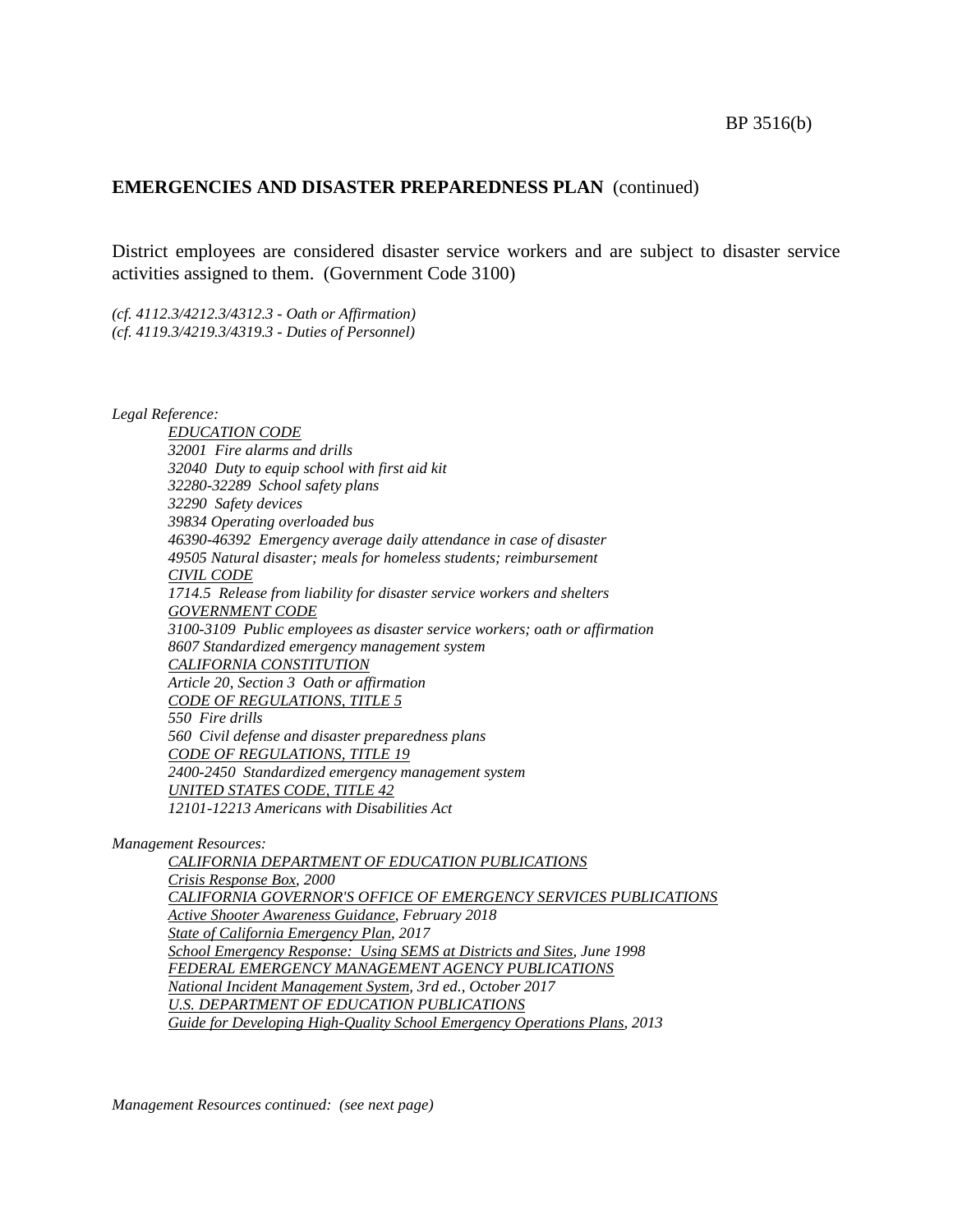#### **EMERGENCIES AND DISASTER PREPAREDNESS PLAN** (continued)

*Management Resources: (continued) WEB SITES CSBA: http://www.csba.org American Red Cross: http://www.redcross.org California Attorney General's Office: https://oag.ca.gov California Department of Education, Crisis Preparedness: http://www.cde.ca.gov/ls/ss/cp California Governor's Office of Emergency Services: http://www.caloes.ca.gov California Seismic Safety Commission: http://www.seismic.ca.gov Centers for Disease Control and Prevention: http://www.cdc.gov Federal Emergency Management Agency: http://www.fema.gov U.S. Department of Education, Emergency Planning: http://www2.ed.gov/admins/lead/safety/crisisplanning.html U.S. Department of Homeland Security: http://www.dhs.gov*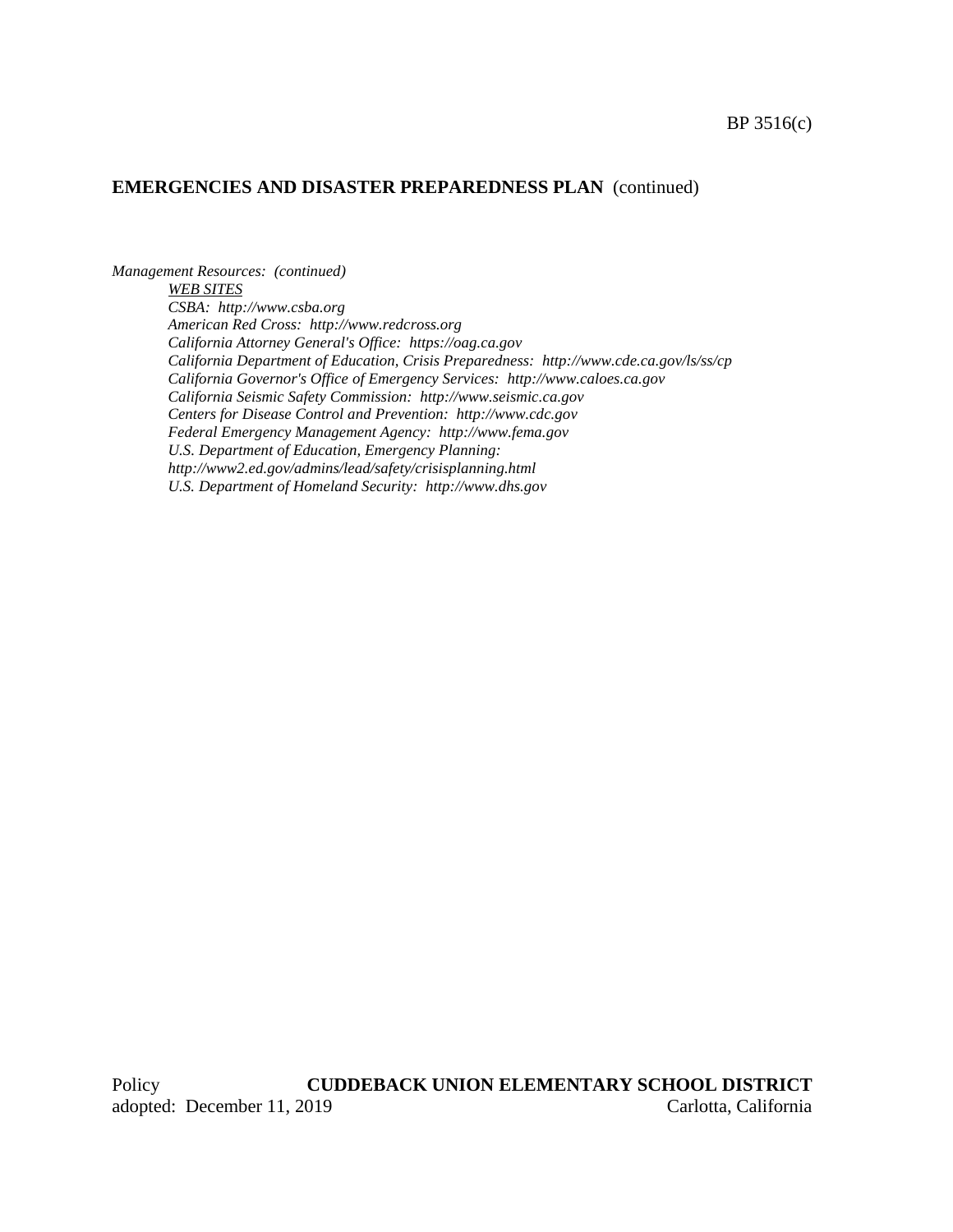### **Business and Noninstructional Operations AR 3516(a)**

## **EMERGENCIES AND DISASTER PREPAREDNESS PLAN**

The Superintendent/Principal or designee shall ensure that district plans address, at a minimum, the following types of emergencies and disasters:

1. Fire on or off school grounds which endangers students and staff

*(cf. 3516.1 - Fire Drills and Fires)*

2. Earthquake, flood, or other natural disasters

*(cf. 3516.3 - Earthquake Emergency Procedure System)*

3. Environmental hazards, such as leakages or spills of hazardous materials

*(cf. 3514 - Environmental Safety) (cf. 3514.2 - Integrated Pest Management)*

4. Attack or disturbance, or threat of attack or disturbance, by an individual or group

*(cf. 3515.2 - Disruptions) (cf. 3515.7 - Firearms on School Grounds) (cf. 5131.4 - Student Disturbances)*

#### 5. Bomb threat or actual detonation

*(cf. 3516.2 - Bomb Threats)*

6. Biological, radiological, chemical, and other activities, or heightened warning of such activities

7. Medical emergencies and quarantines, such as a pandemic influenza outbreak *(cf. 5141.22 - Infectious Diseases)*

The Superintendent/Principal or designee shall ensure that the district's procedures include strategies and actions for prevention/mitigation, preparedness, response, and recovery, including, but not limited to, the following:

1. Regular inspection of school facilities and equipment, identification of risks, and implementation of strategies and measures to increase the safety and security of school facilities

*(cf. 3513.3 - District Police/Security Department)*

*(cf. 3515 - Campus Security)*

*(cf. 3517 - Facilities Inspection)*

*(cf. 3530 - Risk Management/Insurance)*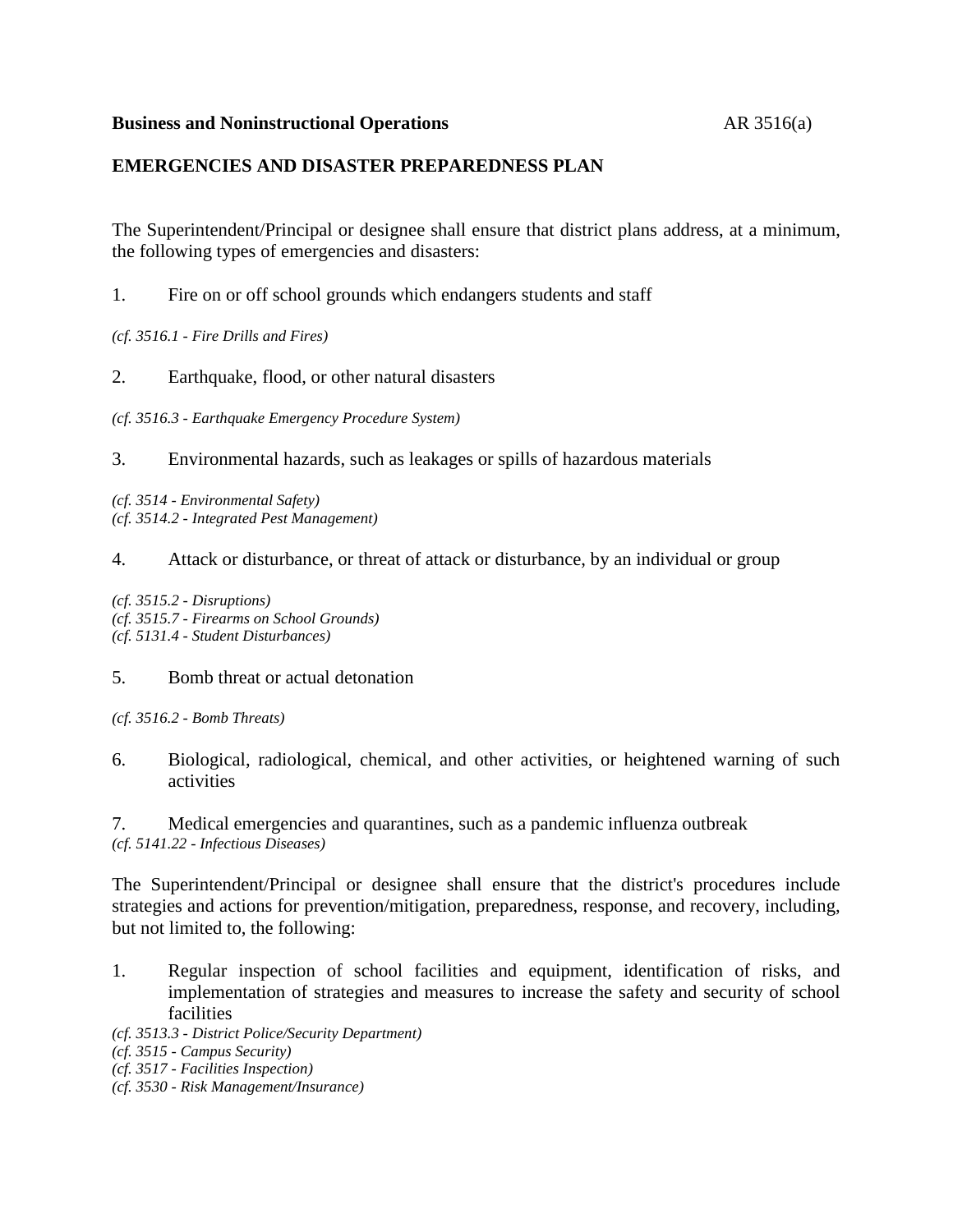# **EMERGENCIES AND DISASTER PREPAREDNESS PLAN** (continued)

- 2. Instruction for district staff and students regarding emergency plans, including:
	- a. Training of staff in first aid and cardiopulmonary resuscitation
	- b. Regular practice of emergency procedures by students and staff

*(cf. 4131 - Staff Development) (cf. 4231 - Staff Development)*

*(cf. 4331 - Staff Development)*

- 3. Specific determination of roles and responsibilities of staff during a disaster or other emergency, including determination of:
	- a. The appropriate chain of command in the district
	- b. Individuals responsible for specific duties
	- c. Designation of the principal for the overall control and supervision of activities at the school during an emergency, including authorization to use his/her discretion in situations which do not permit execution of prearranged plans
	- d. Identification of at least one person who holds a valid certificate in first aid and cardiopulmonary resuscitation
	- e. Assignment of responsibility for identification of injured persons and administration of first aid
- 4. Personal safety and security, including:
	- a. Identification of areas of responsibility for the supervision of students
	- b. Procedures for the evacuation of students and staff, including posting of evacuation routes
	- c. Procedures for the release of students, including a procedure to release students when reference to the emergency card is not feasible

*(cf. 5141 - Health Care and Emergencies) (cf. 5142 - Safety)*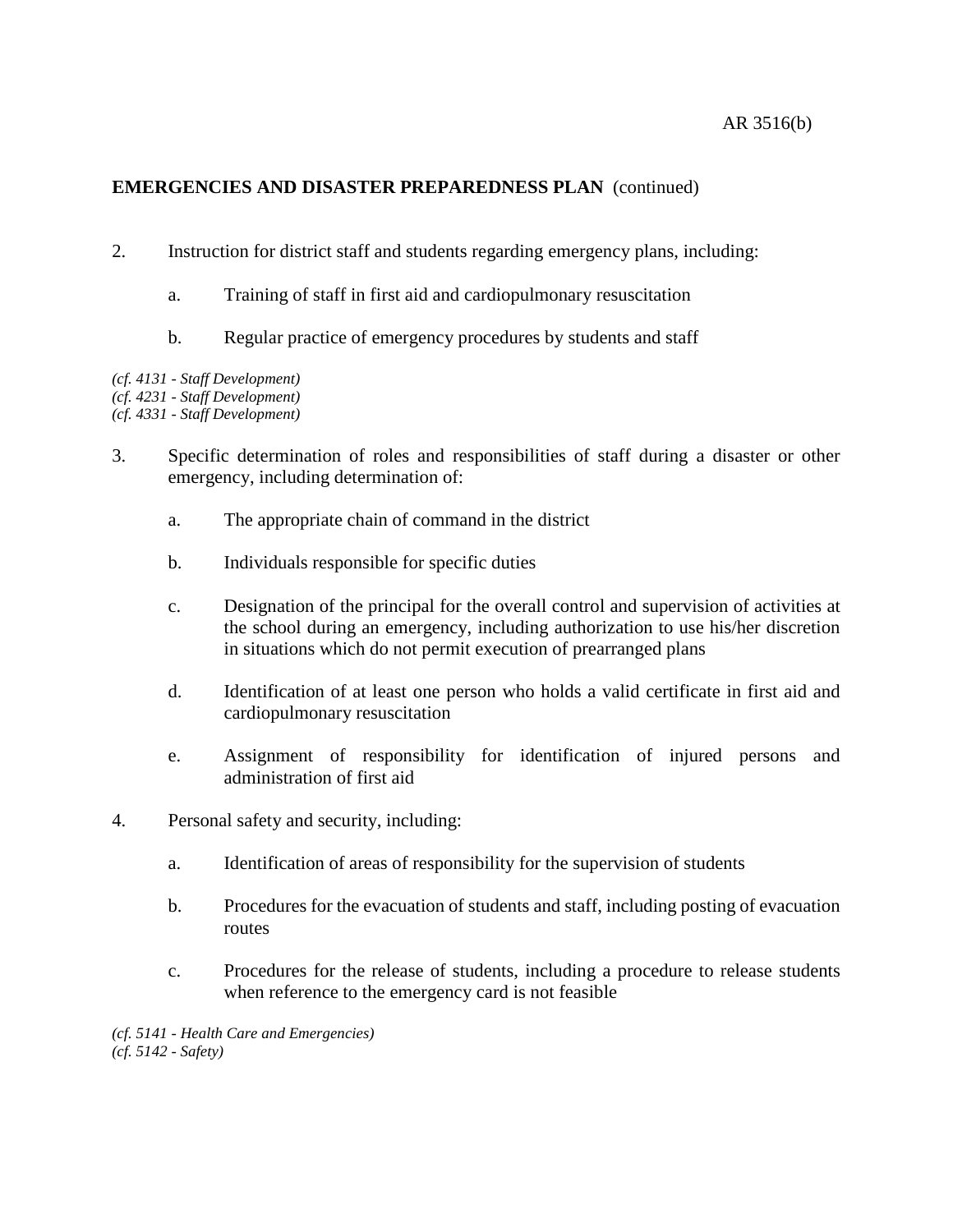## **EMERGENCIES AND DISASTER PREPAREDNESS PLAN** (continued)

- d. Identification of transportation needs, including a plan which allows bus seating capacity limits to be exceeded when a disaster or hazard requires students to be moved immediately to ensure their safety
- *(cf. 3543 - Transportation Safety and Emergencies)*
	- e. Provision of a first aid kit to each classroom
	- f. Arrangements for students and staff with special needs

*(cf. 4032 - Reasonable Accommodation)*

*(cf. 6159 - Individualized Education Program)*

*(cf. 6164.6 - Identification and Education Under Section 504)*

g. Upon notification that a pandemic situation exists, adjustment of attendance policies for students and sick leave policies for staff with known or suspected pandemic influenza or other infectious disease

*(cf. 4161.1/4361.1 - Personal Illness/Injury Leave) (cf. 4261.1 - Personal Illness/Injury Leave) (cf. 5113 - Absences and Excuses) (cf. 6183 - Home and Hospital Instruction)*

- 5. School closure, including an analysis of:
	- a. The impact on student learning and methods to ensure continuity of instruction
	- b. How to provide for continuity of operations for essential central office functions, such as payroll and ongoing communication with students and parents/guardians

*(cf. 3516.5 - Emergency Schedules)*

- 6. Communication among staff, parents/guardians, the Board of Trustees, other governmental agencies, and the media during an emergency, including:
	- a. Identification of spokesperson(s)
- *(cf. 1112 - Media Relations)*
	- b. Development and testing of communication platforms, such as hotlines, telephone trees, web sites, social media, and electronic notifications